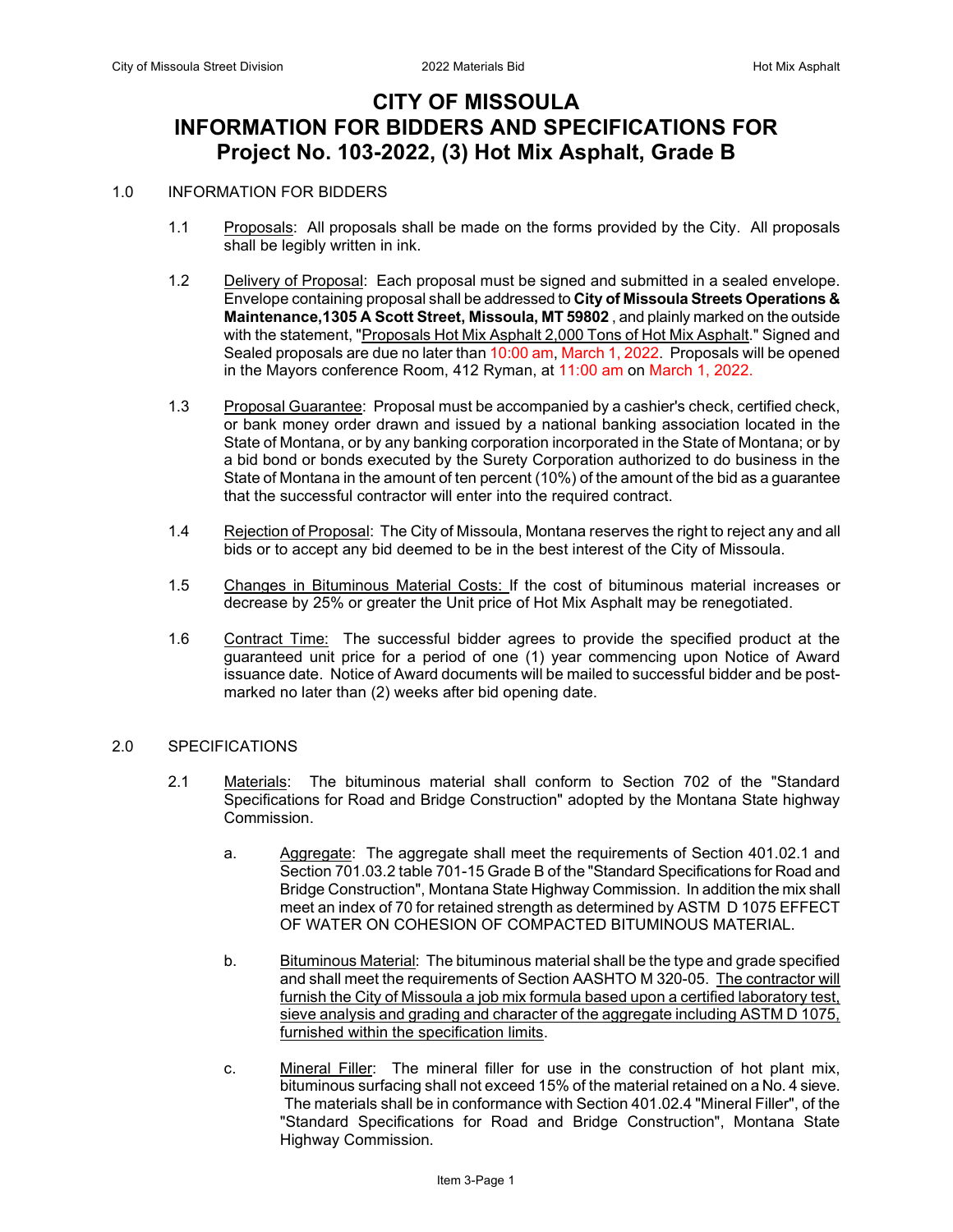d. Performance Grade Asphalt Binder (PGAB): Performance grade asphalt binder shall be used as standard for all mix designs, PG 64-22 or PG 58-28, meeting requirements of Section 702 and table 702-9 "Standard Specifications for Road and Bridge Construction", Montana State Highway Commission. The successful bidder shall provide an asphalt cement mix design prior to plant start-up each year of if asphalt cement type changes during the course of contract. Mix designs shall be submitted to the Street Division Superintendent.

#### 2.2 Asphalt Production:

a. The bidder agrees to furnish the City of Missoula, Street Division with 2,000 tons of hot mix asphalt for City's paving projects from date of contract award until March 1, 2023. The work week will be Monday through Friday, pick up from 7:30 a.m. Alternate pick- up times may be negotiated separately on a per job basis, upon mutual agreement of supplier and City of Missoula Street Division.

The City reserves the right to use more or less of the material according to its actual needs. The bid proposal estimate is an indication of the projected workload anticipated by the City this year and is designed only for the guidance of prospective bidders and not as a guarantee of quantities to be purchased.

- b. When the City requests quantities of 100 tons or more, the supplier shall be required to operate the plant on the designated day to furnish the material requested in accordance with the above. If the City requests less than 100 tons, the supplier may choose to defer the furnishing of the material requested. If this deferral causes hardships to City's construction scheduling, the City reserves the right to purchase asphalt from an alternative supplier.
- c. Bidder's asphalt plant shall be located within five (5) miles of the Missoula City limits. The asphalt will be picked up at the plant location by City trucks.
- d. The City of Missoula reserves the right to utilize other asphalt plants in the area if the City Trucks are delayed more than 10 minutes at the plant location; or if City trucks are forced to wait for additional City or private trucks before loading can proceed.

#### 2.3 Asphalt Production Schedule:

- a. The asphalt plant shall remain operable during normal operating hours to insure reasonable tonnage deliveries for daily project completion. A nonscheduled plant shutdown shall be at the mutual consent of the plant manager or his designated representative and the City of Missoula Streets Operations & Maintenance.
- b. The City Street Superintendent or his designated representative shall inform the supplier by 12:00 noon of the preceding day when the City requires hot mix asphalt for the following day.

#### 2.4 Method of Measurement and Basis of Payment:

- a. Hot mix asphalt shall be paid for at the unit price bid per ton as furnished to the City. Payment shall be full compensation for furnishing, handling, storing, and heating of the mixture and for all samples, labor, tools, equipment and incidentals necessary to furnish the material in full compliance with the specifications.
- b. No payment shall be made for any rejected batch or load. Any batch or load which contains a quantity varying more than four-tenths (0.4) of one (1.0) percent from the percentage as fixed by the lab test shall be rejected. Material may also be rejected for other deviations from these specifications.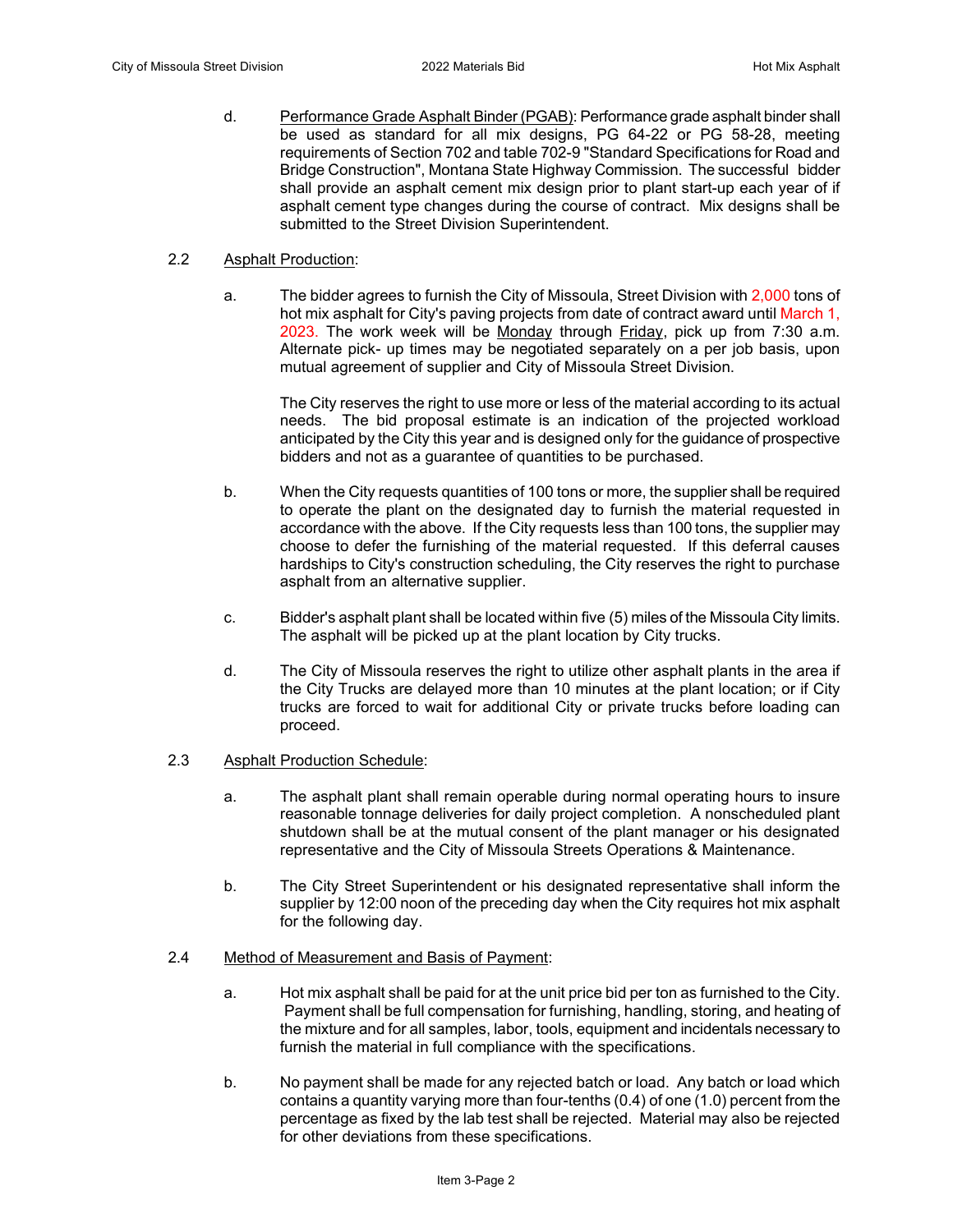- c. Material will not be deemed delivered until it is deposited in a City truck. Payment will be made only for material delivered.
- d. Tonnage shall be measured by certified scales provided by the supplier or on public scales most accessible to the source. Each vehicle used in transporting hot mix asphalt shall be weighed completely empty and again after loading. The difference in weights will be used as a basis for computing the tonnage on a 2,000 pound ton.
- e. The listed quantities are based on preliminary project programming, which is subject to change. The City reserves the right to vary the quantities of each line item and may alter tonnage without additional price negotiation.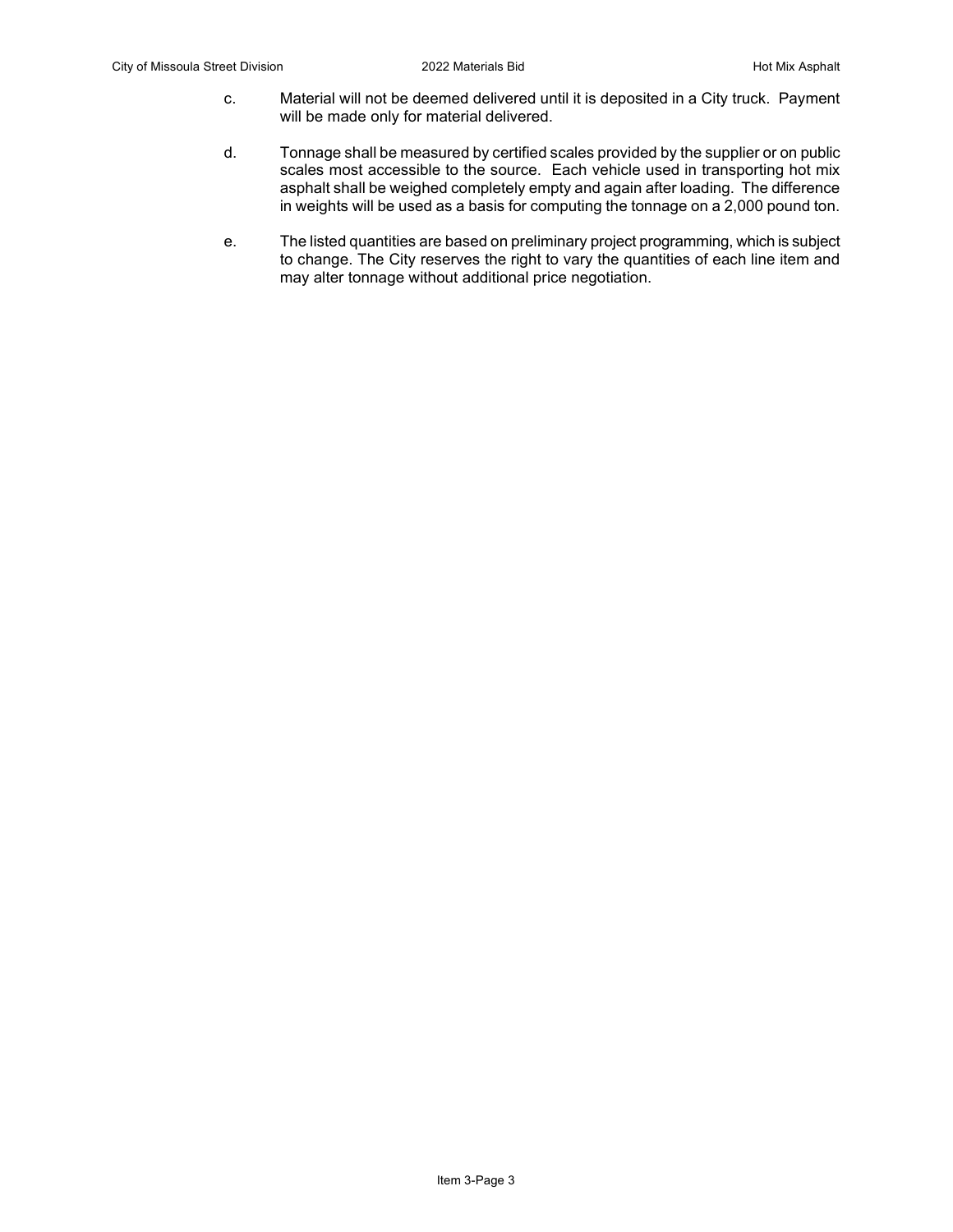### **PROPOSAL FOR FURNISHING HOT MIX ASPHALT (Grade B)**

The undersigned bidder having examined the specifications for bid, hereby proposes to provide 2,000 tons of hot mix asphalt to the City of Missoula, Montana, complete in accordance with the specifications on file in the office of the City Engineer for the prices quoted in this proposal.

The undersigned bidder further agrees that the only persons or parties interested in this proposal are in all respects fair and without fraud; that it is made without collusion with any officials or employees of the City of Missoula, and that the proposal is made without any connection or collusion with any person making another proposal.

Enclosed herewith is a as a proposal guarantee, in the amount of ten percent of bid, or Dollars, ( $\frac{1}{1}$  ) and  $\frac{1}{1}$  ( $\frac{1}{1}$  ) and  $\frac{1}{1}$  ( $\frac{1}{1}$  ) and  $\frac{1}{1}$  ( $\frac{1}{1}$  ) and  $\frac{1}{1}$  ( $\frac{1}{1}$  ) and  $\frac{1}{1}$  ( $\frac{1}{1}$  ) and  $\frac{1}{1}$  ( $\frac{1}{1}$  ) and  $\frac{1}{1}$  ( which the undersigned agrees is to be forfeited to and become the property of the City of Missoula as liquidated damages, should this proposal be accepted and the contract awarded to him and he fails to deliver the materials in the form prescribed, but otherwise the proposal guarantee shall be returned to the undersigned upon signing of the contract.

The undersigned bidder further agrees that pursuant to Section 18-1-102 Montana Code Annotated, the City is required to provide purchasing preferences to resident Montana vendors and/or for products made in Montana against the bid of a nonresident if the state of the nonresident enforces a preference for residents.

In submitting this bid, it is understood that the City of Missoula reserves the right to reject any and all bids, to delete certain items, and to postpone award for a reasonable time.

The undersigned bidder certifies that he understands and accepts the manner of payment of the cost of materials for this bid item.

The undersigned bidder certifies that he has received and duly considered the following Addenda to the specifications and the following revisions or additions to the plans:

| Addenda: No. | Dated |  |
|--------------|-------|--|
| Addenda: No. | Dated |  |
| Addenda: No. | Dated |  |
| Addenda: No. | Dated |  |

(Bid Proposal sheet on reverse side)